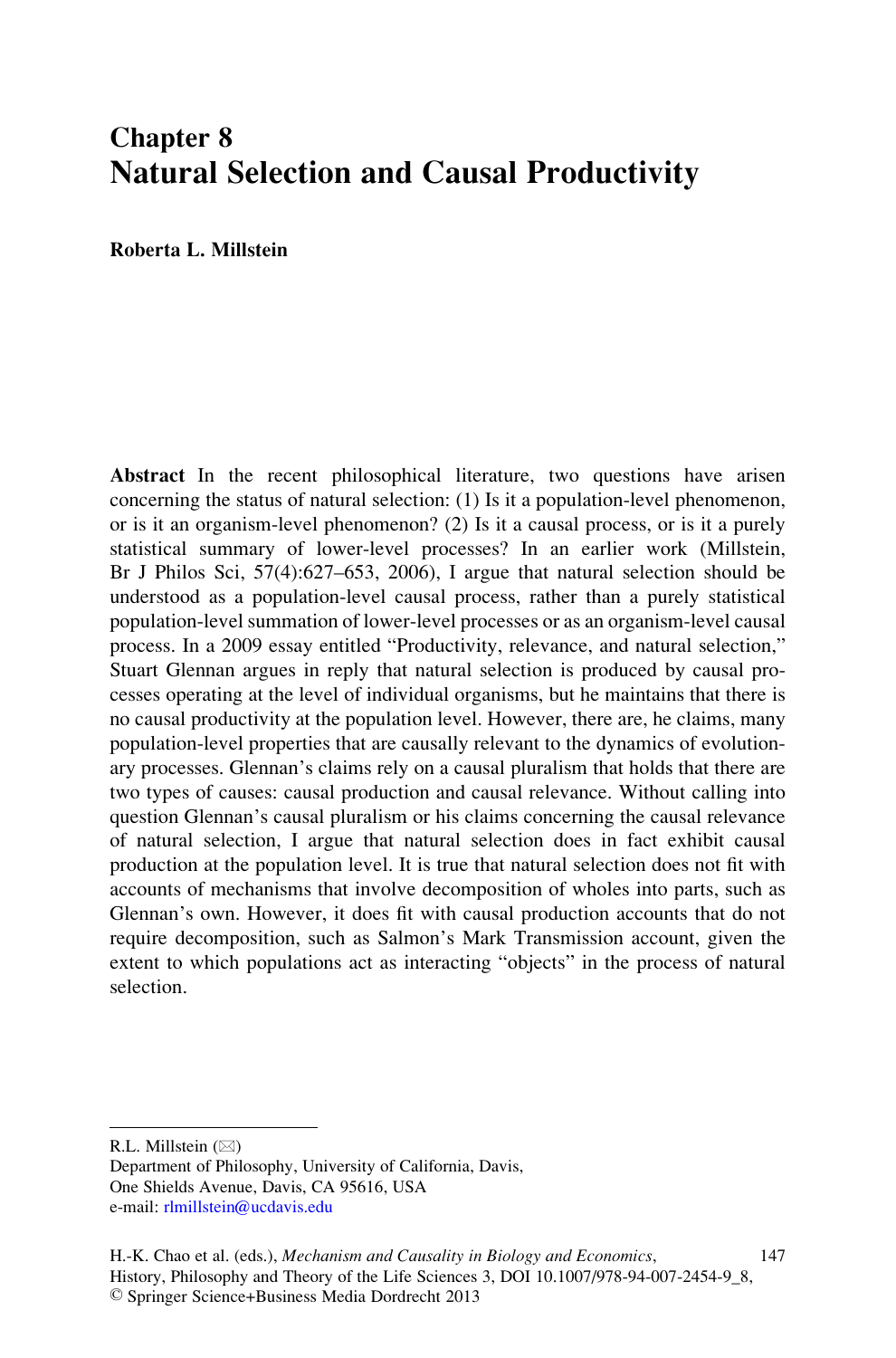# 1 Introduction

In the recent philosophical literature, two questions have arisen concerning the status of natural selection: is natural selection a causal process or is it a purely statistical aggregation? And second, is natural selection at the population level or at the level of individual organisms? In an earlier work, I argue that natural selection should be understood as a population-level causal process, rather than a purely statistical population-level summation of lower-level processes or as an organismlevel causal process (Millstein  $2006$ ).<sup>1</sup>

In reply, Stuart Glennan ([2009\)](#page-15-0) argues that (1) natural selection is produced by causal processes operating at the level of individual organisms but that there is no causal productivity at the population level and (2) there are many population-level properties that are causally relevant to the dynamics of evolutionary processes. In making these replies, Glennan relies on a claim that there are "two types of causes,"<sup>2</sup> causal productivity and causal relevance.

I agree with Glennan's second claim concerning the causal relevance of natural selection at the population level, but I disagree with his first claim concerning the lack of causal productivity of population-level selection processes. Thus, my focus in this chapter will be on the first claim; I will argue that natural selection is produced by causal processes operating at the population level.

In what follows, I will first review Glennan's distinction between causal production and causal relevance, followed by an exegesis of his arguments for the claim that there is no causal production at the population level of natural selection. I then respond to each of his arguments. Finally, I offer positive reasons for thinking that there is casual production at the population level of natural selection processes.

<sup>&</sup>lt;sup>1</sup> In this earlier work (Millstein [2006\)](#page-16-0), I referred to an "individual-level" causal process instead of an "organism-level" causal process. This was a somewhat unfortunate choice of terminology on my part, since, as I will discuss below, populations are themselves individuals. On the other hand, the advantage of that terminology was that it was agnostic with respect to the units of selection; the individuals in question could be genes, cells, organisms, etc. So, to be clear – in this chapter, for the sake of simplicity – I discuss only populations of *organisms*, with the understanding that selection can occur in populations of other entities. The more general question, then, which I will not be discussing here, is whether natural selection consists of causes that act on the individuals of any sort that constitute a population (including a population of populations) or whether natural selection consists of causes that act on the population as a whole. Also, in this chapter I will be discussing Salmon's sense of the term "causal process"; what I call a "causal process" in my 2006 paper would probably be, in Salmon's terms, part of a "causal nexus." I will return to this point briefly at the end of this chapter.

<sup>&</sup>lt;sup>2</sup> Others have also argued for *causal pluralism*, for example, Cartwright ([2004\)](#page-15-0) and Hall [\(2004](#page-15-0)).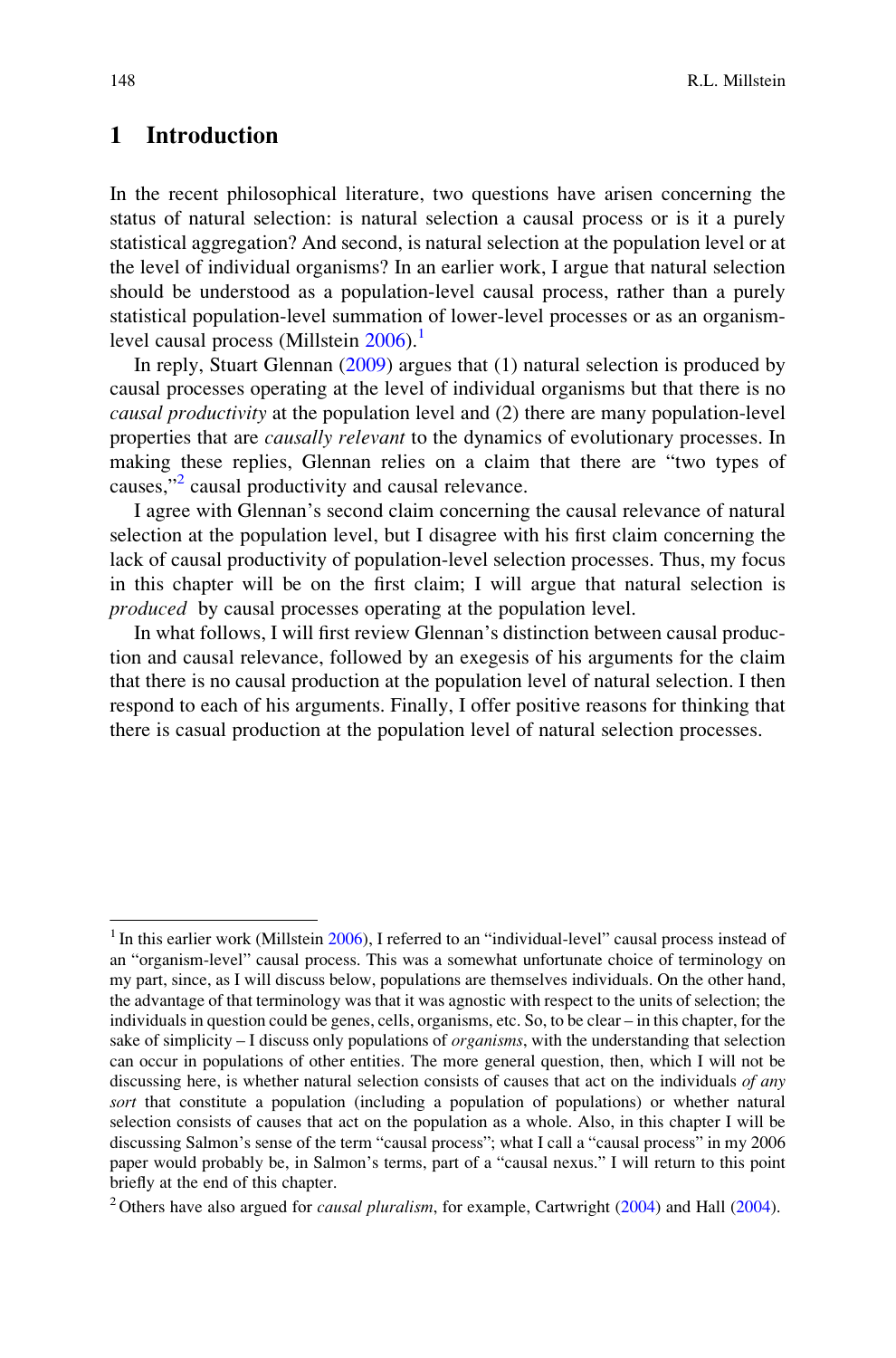# 2 Glennan's Causal Pluralism: Causal Productivity and Causal Relevance

Glennan gives the following examples of causal productivity:

- The bowling ball knocked over the pin.
- The explosion made Edward deaf.
- The firing of neuron A caused the firing of neuron B.

Causal productivity, according to Glennan, is:

- A relation between events (where an event is an object *doing* something).
- Local spatiotemporally contiguous or connected by contiguous intermediates.
- Transitive if A produces B, and B produces C, then A produces C.
- Tied to mechanistic accounts of causation.

It is the connection to mechanistic accounts of causation that most concerns us here. Glennan mentions the following mechanistic accounts as exhibiting causal production: his own [\(1996](#page-15-0), [2002\)](#page-15-0); Salmon's [\(1984](#page-16-0)); Machamer, Darden, and Craver's ([2000\)](#page-16-0) [hereafter MDC]; and Dowe's [\(2000](#page-15-0)). In Glennan's terms, causally connected events require intervening mechanisms involving interacting objects (or parts or components<sup>3</sup>). In MDC's terms, mechanisms consist of entities engaging in activities that produce change. In Salmon's terms, causal processes "are continuous paths of objects through space-time that can interact when they intersect, producing changes in the properties of the objects that constitute those processes" (Glennan [2009,](#page-15-0) p. 328). Although of course Glennan has defended his own account of mechanisms, for the purposes of his arguments concerning productivity and natural selection, he deems the differences in terminology and detail among the accounts of mechanisms to be not significant.

According to Glennan, *causal relevance* is a counterfactual relation of dependence between a fact f and an event  $e$ . Glennan gives the following examples of causal relevance:

- The fact that Mom did not turn off the hose was causally relevant to her basement flooding.
- The fact that the key has a certain shape is causally relevant to whether it will open the door.
- The fact that the wind is over 30 mph increases the likelihood that a serious fire will occur.

Glennan argues that there are some cases of apparent causation that fit causal relevance but not causal production. In the "Mom" example above (a so-called omission cause), it is true that if Glennan's mother had turned off the hose, her basement would not have flooded; since the counterfactual is satisfied, failure to

 $3$  See Bechtel and Abrahamsen [\(2005](#page-15-0)).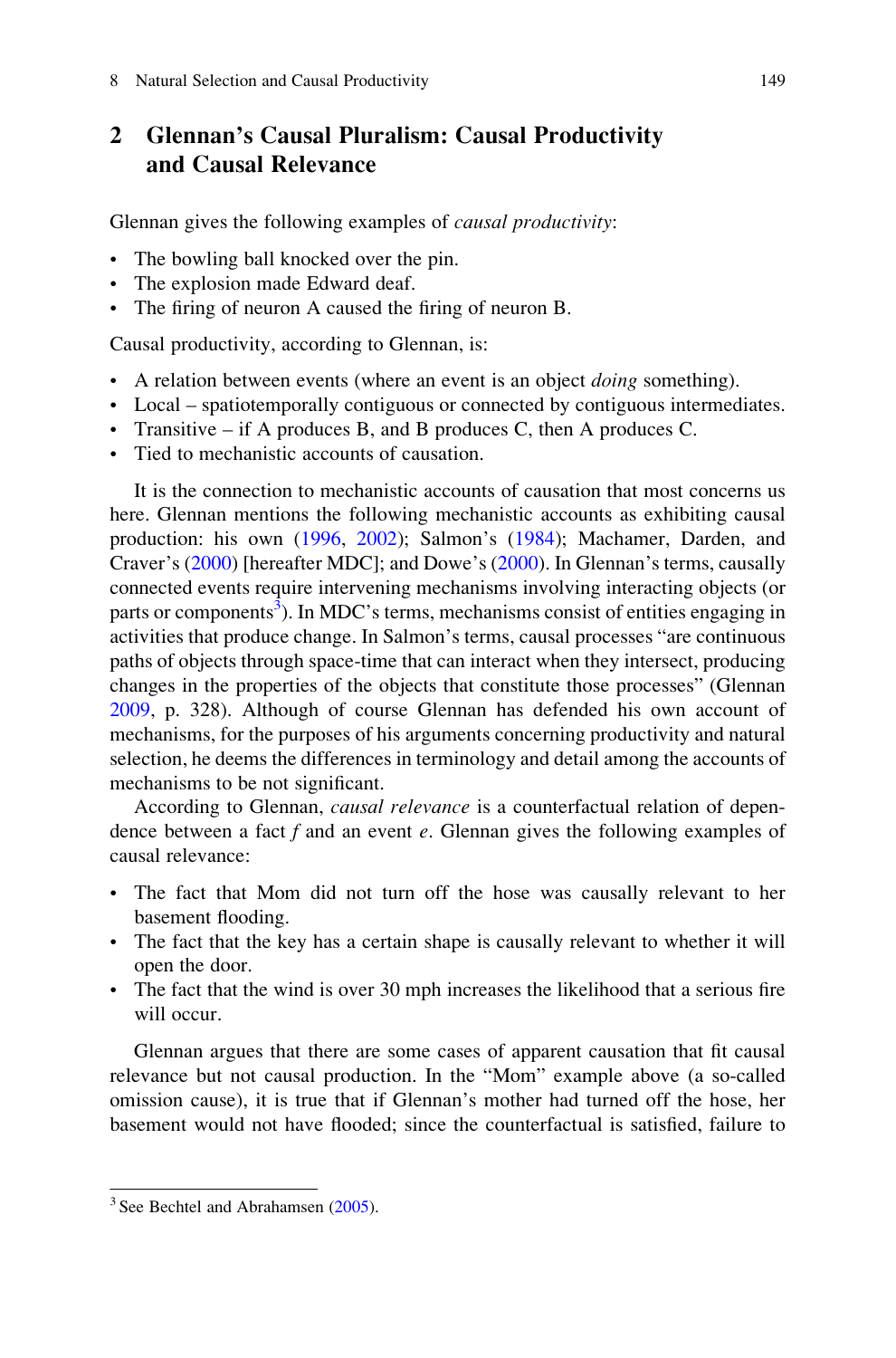turn off the house is causally relevant to the basement flooding. However, failure to turn off the hose is not an *event* (there is no object *doing* something), and as a result, locality is not satisfied, either; thus, the "Mom" example fails to exhibit causal production, according to Glennan. That is, we cannot, Glennan asserts, say that the fact that his mother did not turn off the hose produced her flooded basement. On the other hand, Glennan maintains that there are some cases of apparent causation that fit causal production but not causal relevance, such as cases of overdetermination (Glennan [2010b](#page-15-0)). In overdetermination cases, each putative cause is sufficient to produce the effect, but neither is necessary, so that one cannot say that if the cause had not occurred, the effect would not have occurred (i.e., the counterfactual is not satisfied).

Glennan claims that full understanding of the causal basis of an event requires both the causally productive causes and the causally relevant causes and can be expressed in the form: event c causes event e in virtue of fact f. I myself am not fully convinced that there are two types of causes; indeed, I suspect that accounts of causal relevance and causal production reveal different aspects of the same phenomenon and that there are ways of handling the omission and overdetermination cases. However, as nothing I intend on arguing for in this chapter turns on causal monism, I will assume, for the sake of argument, that causal pluralism of the type that Glennan endorses is true. Moreover, I will mainly focus on causal production, since the question I am examining is whether natural selection exhibits causal production at the population level.

# 3 Glennan's Arguments Against Population-Level Causal Production in Natural Selection

To try to show that natural selection fails to exhibit causal production at the population level, Glennan gives an example of frequency-dependent selection, which seems like it would exhibit population-level causation if any kind of selection does (Millstein [2006\)](#page-16-0). He asks us to imagine a population of light and dark water bugs whose survival depends on not being seen by a predator fish. The rarer form is always fitter than the more common form because the predator fish form a stereotypic searching image associated with the more common color. Thus, when the light-colored bugs are rarer, they are fitter, but once the light bugs come to predominate in the population, the dark bugs become rarer and thus fitter.

Glennan says that the water bug example shows how and why the frequency of  $a$ color form (a population-level property) is *causally relevant* to that form's fitness as well as to changes in the distribution of forms within the population (a populationlevel effect). Indeed, I have argued that natural selection in general (i.e., not just frequency-dependent selection) satisfies counterfactual accounts of causation; if there were no heritable differences in physical characteristics among the organisms in a population (a population-level property), then there would be no differences in reproductive success. In other words, there would be nothing to be selectively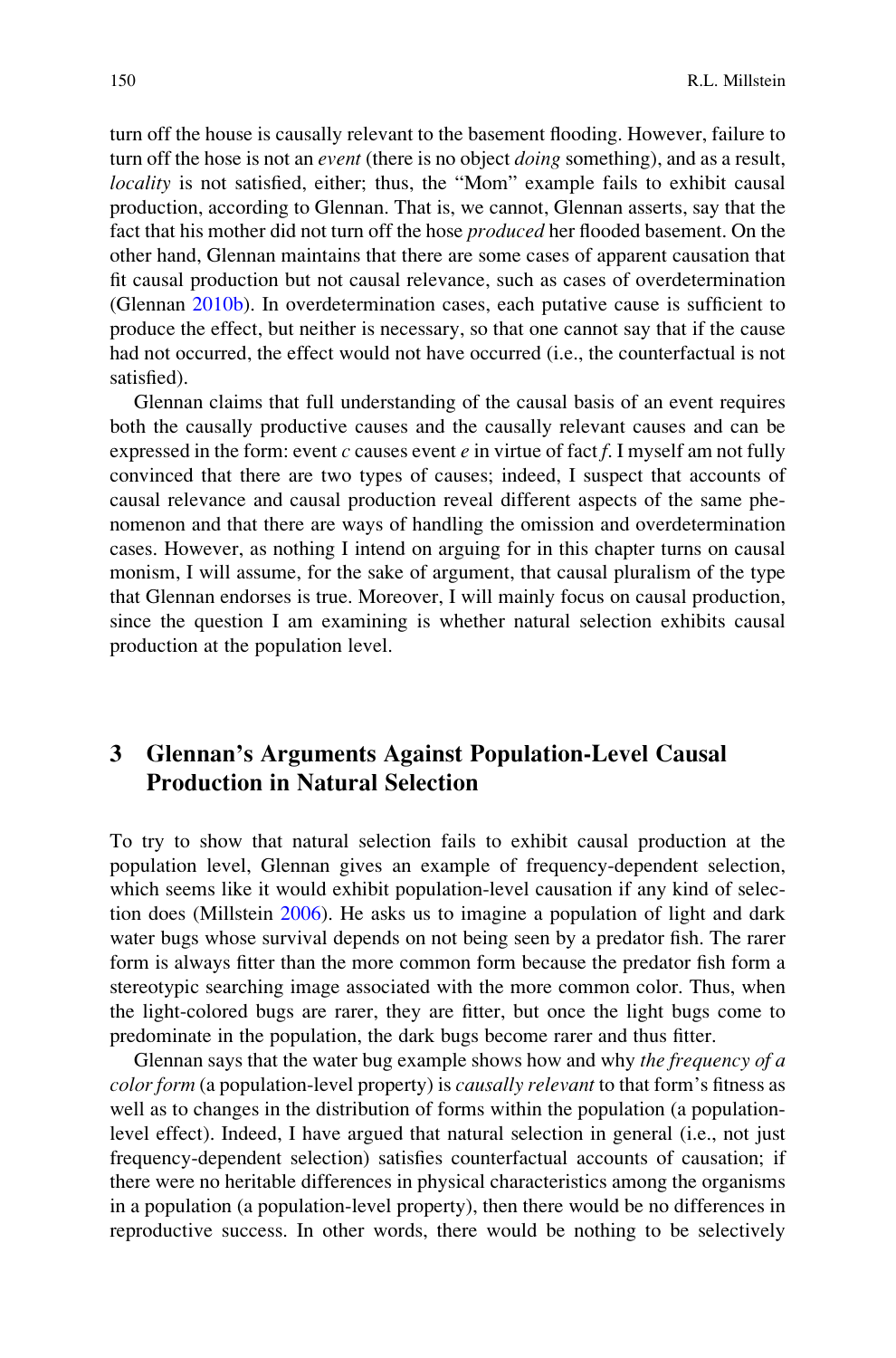favored or disfavored, as all the organisms would be of the same genotype (Millstein [2006\)](#page-16-0). However, Glennan claims, we cannot strictly say that increased frequency of a form within a population produces decreased fitness of that form, because production is a relation involving objects and events, while the population is not (in this case at least) an individual object and the increase of frequency or decrease of fitness are not individual events:

The only entities here are the fish and the bugs, the only activities are the activities of individual fish and bugs, and the only interactions are when the fish eat the bugs and when the bugs make baby bugs. (Glennan [2009,](#page-15-0) p. 331)

It is only at the level of the activities and interactions of individual bugs, he argues, that we find the *mechanisms* that produce new bugs.

Glennan's crucial claim here is that populations are not objects (or in MDC's terms, entities) in this example. Glennan gives three reasons for thinking that populations are not objects: (1) entities need to be localized in space and time; they need to engage in particular activities at particular times and places. But, he asserts, the population in the water bug case does not have these properties; the population as a whole is spread out and does not engage in collective activities. The only activities are those of the individual organisms – swimming, evading predators, eating, etc. – and these are not activities of the population as a whole. (2) What makes a collection of parts into a single entity is that these parts have a stable structure, that the stable structure engages in activities as a unified entity, and that these collected parts share a common fate. But, Glennan claims, when a fish kills a water bug, it kills the whole water bug  $-$  it cannot kill its legs but not its body. On the other hand, when a fish kills a water bug, it does not kill the whole population of water bugs. The life of one water bug is more or less independent of another. (3) One cannot say categorically that populations either are or are not individual entities; the question of whether they are individuals only makes sense in the context of analyzing a particular causal process. He allows that an ant colony or a baboon troop may be an individual, but in this case the bugs in the pond are not.

Furthermore, according to Glennan, population-level properties do not produce change because *the population is not a part of the mechanism* that produces changes in genotype and phenotype frequencies. On Glennan's account of mechanisms, the parts of the mechanism have to interact with other parts in order to produce the behavior of the whole. But, he asserts, the population as a whole does not interact with other entities as a whole in order to change its genotype and phenotype frequencies.

#### 4 Responses to Glennan's Arguments

It is this last presupposition of Glennan's – that causal production is mechanistic production involving parts and wholes – that I will question first. I will then argue that populations do exhibit the characteristics that Glennan says are necessary to be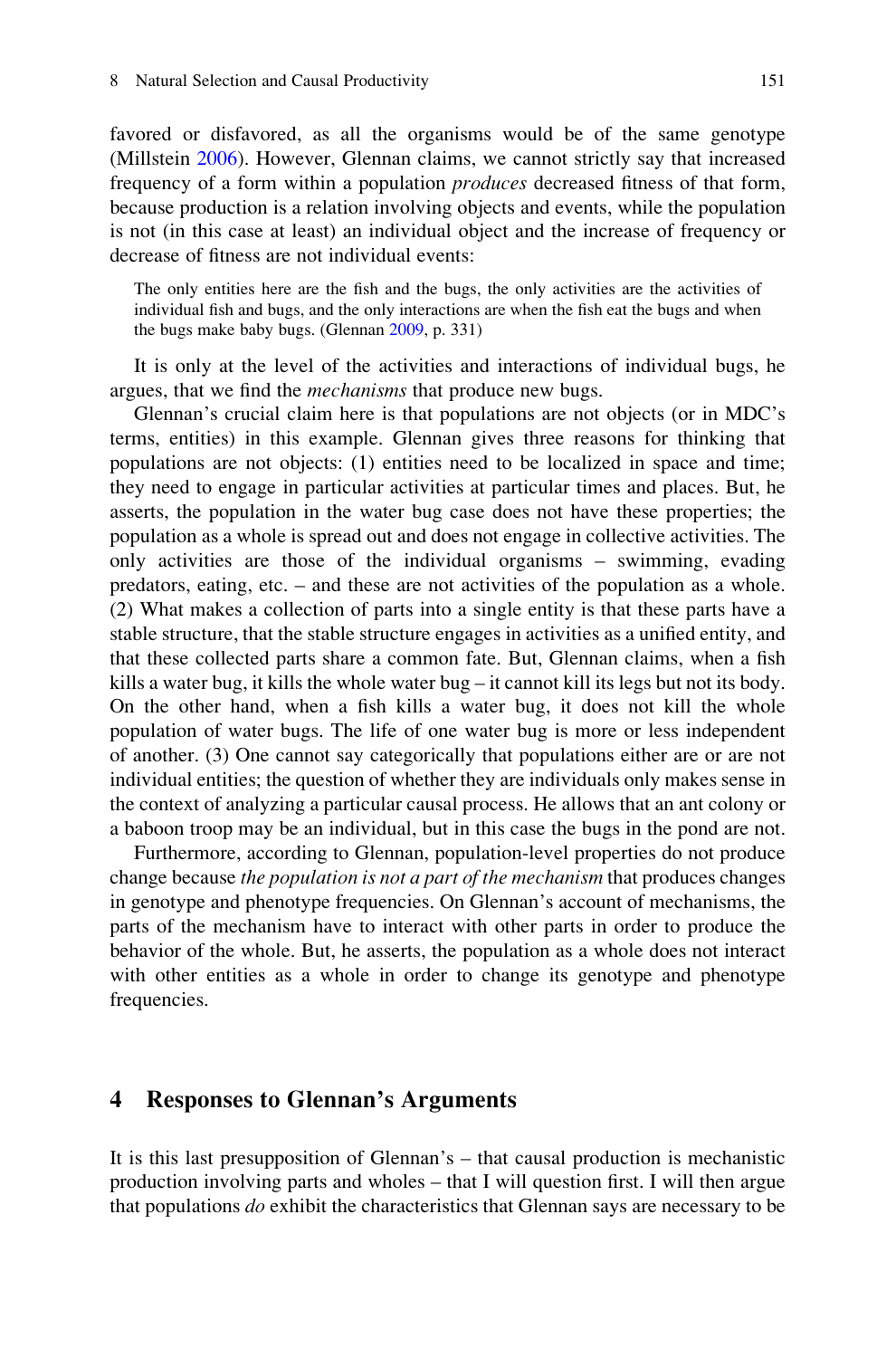causally productive. Thus, populations as a whole, at a given point in time, can causally produce future states of the same population.

#### 4.1 Non-decompositional Causal Production

Elsewhere, Rob Skipper and I (Skipper and Millstein [2005\)](#page-16-0) argue that natural selection is not a mechanism in Glennan's (or MDC's) senses. So, to some extent Glennan and I agree. However, the problem is not, as Glennan states, that "the population as a whole does not interact with other entities as a whole in order to change its genotype and phenotype frequencies" (Glennan [2009](#page-15-0), p. 335). Indeed, there is at least prima facie reason to think that populations of water bugs as a whole often do interact with other entities as a whole. For example, a 1969 study of Sigara distincta (the organism on which Glennan's water bug example was based) suggests that an increase in water bugs in a particular location was due to an invasion (discussed in Macan [1976](#page-16-0)). Here "invasion" is not in the sense of an "invasive species," where a few organisms colonize a new area and reproduce rapidly; rather, it is an invasion analogous to that of an invading army. That is, the water bugs migrated as a whole, which undoubtedly changed the genotype and phenotype frequencies in the populations that they migrated from and to. (I give other examples of populations acting as a whole below.) So again, the problem is not that the population as a whole does not interact with other entities as a whole in order to change its genotype and phenotype frequencies.

Rather, one of the reasons that Skipper and I were unable to construe natural selection as a mechanism in Glennan's sense is that, on his account, the interactions among the parts of a mechanism are supposed to explain the behavior of the whole. In other words, mechanistic explanations involve decomposing the whole into its parts (or entities and activities, on the MDC view). However, if it were the case that a population could interact with other entities as a whole to produce changes in the very same population, this would not seem to fit the Glennan and MDC models of mechanistic explanation: the interactions of the whole would be what explain the behavior of the whole. In other words, the explanation would not be decompositional in the way that mechanistic explanations on the Glennan and MDC accounts – instances of what Skipper and I call the "new mechanistic philosophy" – seem to be.

Here it might be objected that the accounts propounded in the new mechanistic philosophy are not, in fact, decompositional.<sup>4</sup> After all, Darden argues that "finding the mechanism for the segregation of genes did not require decomposing genes into their parts, but required finding the wholes, the chromosomes, on which the parts, the genes, ride" – in other words, finding the mechanism required going "up" in size level rather than "down" (Darden [2005;](#page-15-0) see also Darden [1991\)](#page-15-0). Glennan, for his part, has recently given an example of an ephemeral mechanism which occurs "at"

<sup>&</sup>lt;sup>4</sup> Thanks to Carl Craver, Lindley Darden, and Stuart Glennan for each pushing me on this point.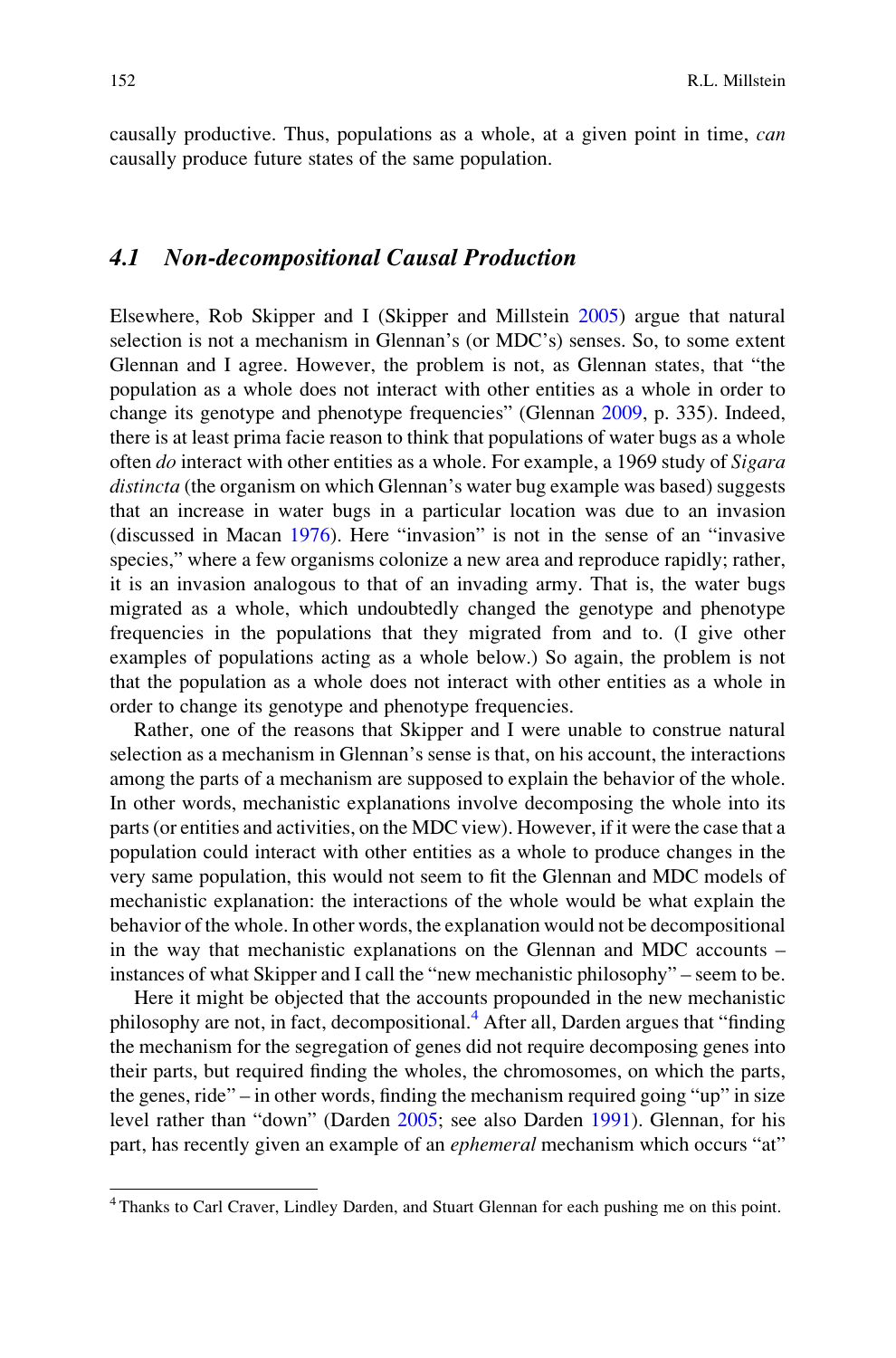a level: the death of the French literary critic, Roland Barthes, who was struck by a laundry truck while crossing a Paris street on the way home from meeting with then-President Francois Mitterrand (Glennan [2010a](#page-15-0)). Other defenses of the new mechanistic philosophy, such as Bechtel and Abrahamsen ([2005\)](#page-15-0), Craver ([2007\)](#page-15-0), and Craver and Bechtel [\(2007](#page-15-0)), emphasize both the multilevel nature of mechanistic explanation and the importance of situating of a mechanism in its context (see especially Craver [2001](#page-15-0) on this latter point). So, how can I claim that accounts under the new mechanistic philosophy are decompositional?

A distinction made by Salmon between etiological explanations and constitutive explanations is useful in answering this question. Salmon states that both types of explanation are "thoroughly causal." However, according to Salmon, etiological explanations "explain a given fact by showing how it came to be as a result of antecedent events, processes, and conditions" ([1984,](#page-16-0) p. 269). Constitutive explanations, on the other hand, show "that the fact-to-be-explained is constituted by underlying causal mechanisms"; they exhibit "the internal causal structure of the explanandum" [\(1984](#page-16-0), p. 270). I would suggest that etiological explanations are "at" a level, whereas constitutive explanations cite lower levels by citing the parts that make up the whole (i.e., they are decompositional). According to Salmon, we can expect that most explanations will have both etiological aspects and constitutive aspects, but we should also recognize that there are some cases of pure etiological explanation and some cases of pure constitutive explanation. Salmon gives the explanation of "the presence of a worked bone that is thirty thousand years old in an Alaskan archaeological site" as an example of a pure case of etiological explanation, noting that "to explain this fact, it is not essential to look for the causal constituents of the bone"  $(1984, p. 270)^5$  $(1984, p. 270)^5$ 

In general, the new mechanists seem to agree with Salmon that most explanations include both etiological and constitutive aspects; however, whereas Salmon's account emphasizes etiological explanations, the new mechanist philosophy emphasizes constitutive ones. Indeed, Craver explicitly distinguishes his project from Salmon's in exactly this way, stating, "The variety of explanation that I am interested in is constitutive (or componential) causal-mechanical explanation: the explanation of a phenomenon, such as the opening of a  $Ca^{2+}$  channel, by the organization of component entities and activities" [\(2007](#page-15-0), p. 8). Similarly, Bechtel acknowledges that "mechanistic explanations are inherently reductionistic insofar as they require specifying the parts of a mechanism and the operations the parts perform" ([2011](#page-15-0), p. 538). Thus, Darden's example of the mechanism for the segregation of genes seems to be the exception rather than the rule, and Glennan distinguishes ephemeral mechanisms from his primary account of systems mechanisms, which do involve the decomposition of a system into parts (Glennan  $2010a$ , p. 258).<sup>6</sup>

 $<sup>5</sup>$  He also states, "Microphysics is invoked to ascertain the age of the bone, but not explain its</sup> presence in the site where it was discovered" [\(1984](#page-16-0), p. 268).

 $<sup>6</sup>$  Illari and Williamson ([2010](#page-16-0)) also seem to understand MDC mechanisms as being decompositional.</sup> Kuorikoski ([2009](#page-16-0)) usefully distinguishes between mechanisms that involve decomposition and those that do not; he agrees with Skipper and Millstein [\(2005\)](#page-16-0) that natural selection falls into the latter category. (Thanks to Till Gruene-Yanoff for the pointer to the paper by Kuorikoski).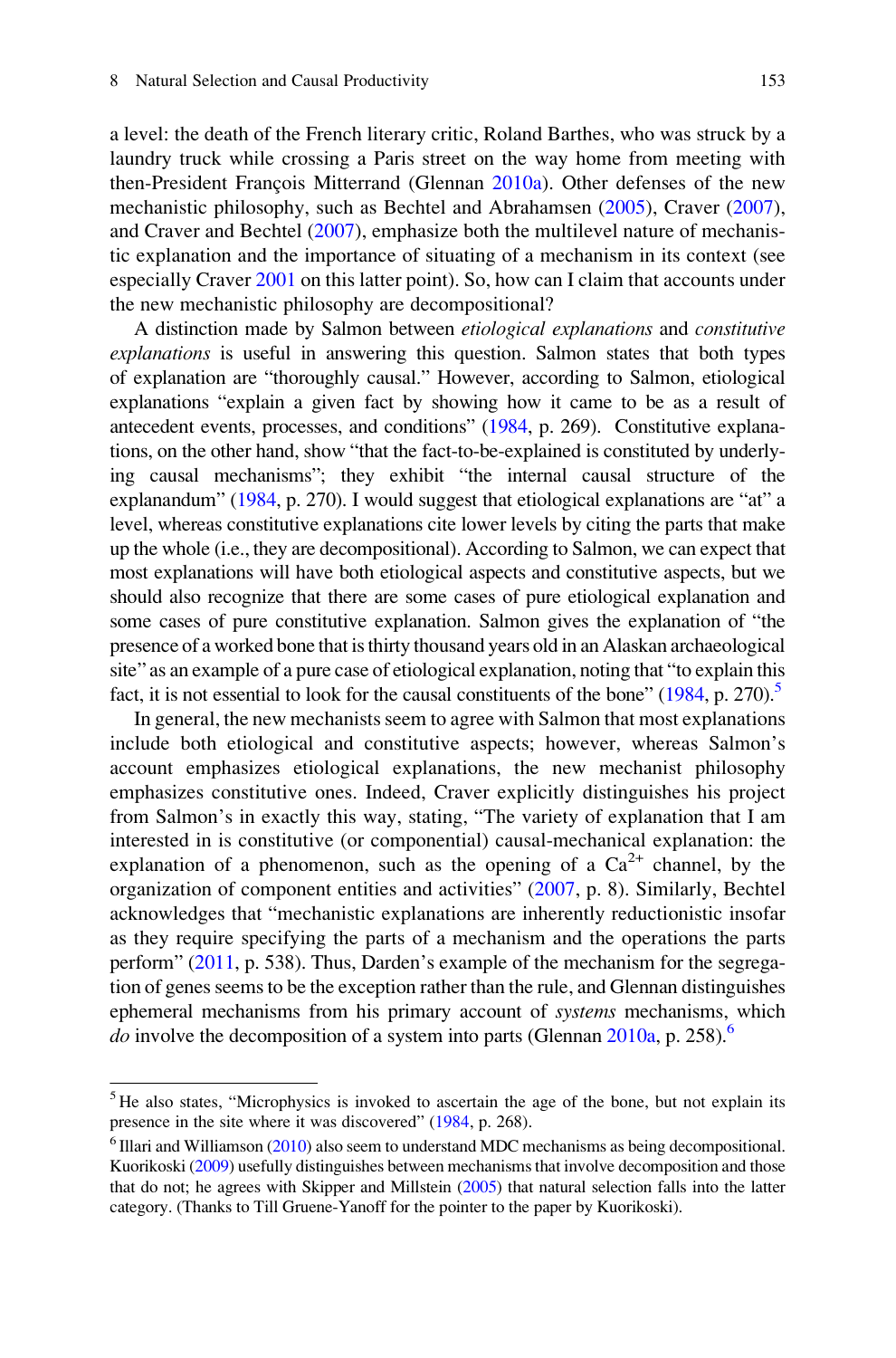So, to return to the point at hand, recall my claim that, contra Glennan, there seems to be at least prima facie reason to think that populations of water bugs as a whole often do interact with other entities as a whole. If it were the case that a population could interact with other entities as a whole to produce changes in the very same population, then a pure "at a level" etiological explanation would better illuminate this phenomenon than a constitutive explanation. Thus, Salmon's account, which emphasizes etiological explanations over decompositional ones – an account that Glennan accepts as providing an account of causal production, as mentioned earlier – is a more promising strategy for characterizing natural selection than the new mechanist accounts, which emphasize decompositional explanation over etiological explanation.<sup>7</sup>

To that end, let me briefly review Salmon's views. Salmon's ([1984\)](#page-16-0) account<sup>8</sup> describes both causal propagation and causal production. Salmon suggests that a baseball at rest or in motion is a causal process because it is capable of transmitting (or *propagating*) a mark through time without further interactions. For example, if one makes a scuff on a baseball, the scuff simply persists on the baseball; the baseball, with its mark, propagates through time. On the other hand, changes in causal processes are produced by causal interactions, that is, intersections of processes where changes in the characteristics of the processes occur at and persist beyond the space-time point of intersection. For example, the interaction of a moving baseball (a causal process) and a window (another causal process) can produce a change in both the window and the baseball, namely, the breaking of the widow and a change in the trajectory of the baseball. Note that there is no decomposition here; neither the baseball nor the window needs to be broken down into parts in order to explain the interaction between the two causal processes or the production of change. Indeed, the mass of the entire ball is one factor (aside from velocity, wind resistance, etc.) in the window's breaking exactly the way it did.<sup>9</sup>

<sup>&</sup>lt;sup>7</sup> Skipper and Millstein [\(2005](#page-16-0)) offer additional reasons for thinking that the new mechanistic philosophy does not, in its current form, adequately characterize natural selection. I have focused on the issue of decomposition here in order to address the decompositional assumption behind Glennan's claim that population-level properties do not produce change because the population is not a part of the mechanism that produces changes in genotype and phenotype frequencies. I thus seek to highlight the way in which Salmon's account can provide a non-decompositional picture of causal production in natural selection.

<sup>&</sup>lt;sup>8</sup> I focus on Salmon's Mark Transmission account rather than his later Conserved Quantity account because I believe that it is more broadly applicable to causation outside the domain of physics. Indeed, Salmon explicitly states that his 1984 account of scientific explanation is intended to cover many different disciplines, such as the behavioral sciences, the physical sciences, and the biomedical sciences [\(1984](#page-16-0), p. 267).

<sup>9</sup> Similarly, Salmon notes that when two moving pool balls intersect in space-time, energy and momentum are transferred, altering the states of motion of both balls; thus, the intersection is a causal interaction in which the change in each process can be said to be produced by the other process [\(1984](#page-16-0), pp. 169–170).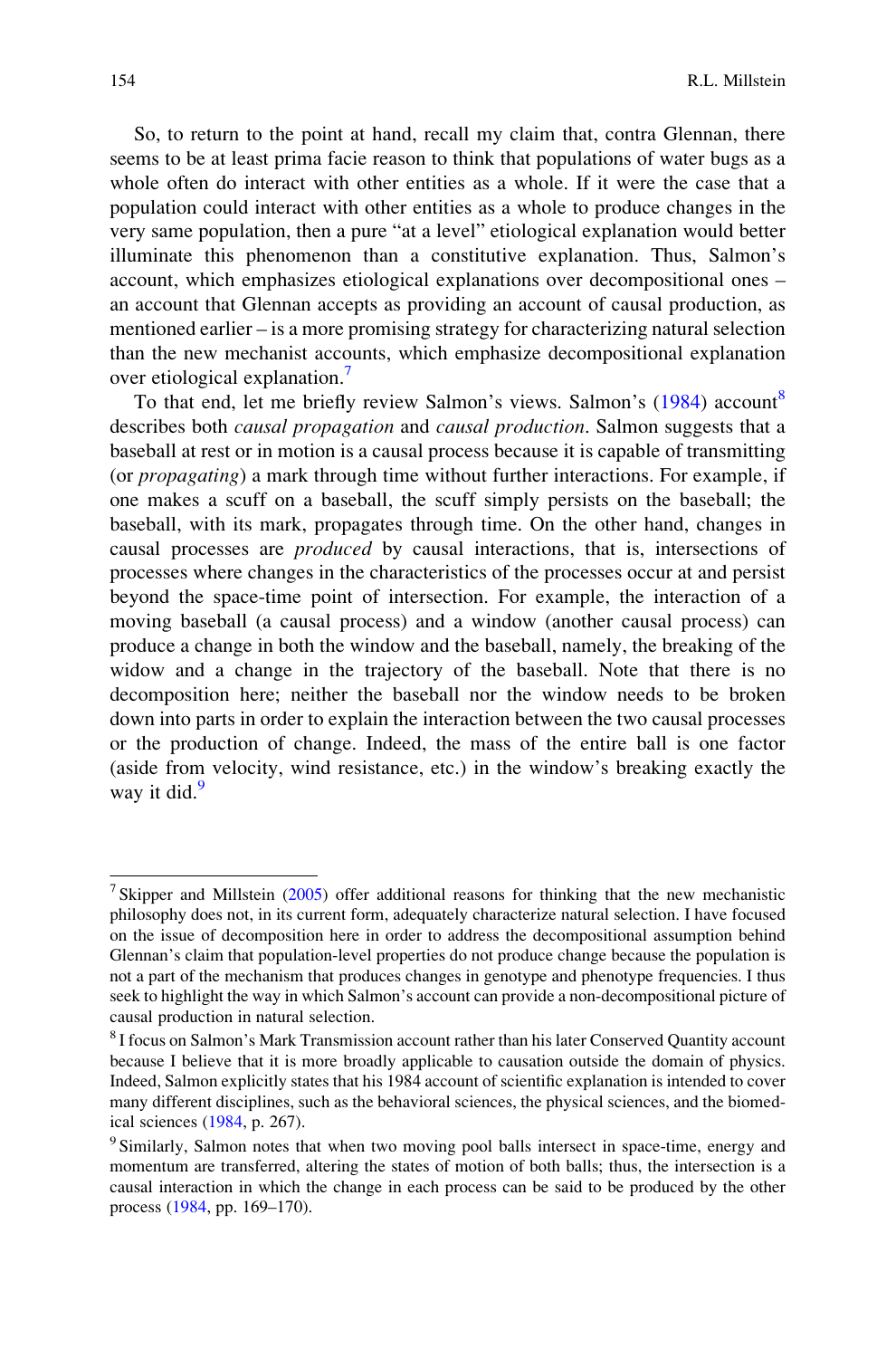Although Salmon distinguishes between causal propagation and causal production, it seems to me that causal propagation can be construed as a type of causal production, or, at least, it can be construed as causal production in Glennan's sense. Recall that, according to Glennan, causal production is (1) a relation between events, (2) local, and (3) transitive. Propagation very clearly satisfies all three of these criteria. The events in question are the ball at one point in space-time and the ball at a subsequent point in space-time; these events are contiguous in time and space and, given a third event in space-time, transitive. I will refer to my claim that causal propagation is a type of causal production later in the chapter.

Now suppose that, like a baseball, a *population* were capable of transmitting a mark; it would then be considered a causal process on Salmon's account, capable of propagating causal influence through space and time. If so, the population could interact with other causal processes, producing a change in the characteristics of those processes at the same time that the other processes produced a change in the characteristics of the population. Then it would seem as though a population could be causally productive of its own changes without citing the activities of the organisms that compose it. But for this to be the case, a population would need to be an object (categorically, and not just in certain situations), so let us turn to that question.

#### 4.2 Populations as Individuals

Elsewhere (Millstein [2009,](#page-16-0) [2010\)](#page-16-0), I argue that populations are individuals ("objects"), using the Ghiselin-Hull individuality thesis as my inspiration (Ghiselin [1974,](#page-15-0) [1997](#page-15-0); Hull [1976,](#page-15-0) [1978](#page-15-0), [1980\)](#page-16-0). Briefly, my argument is that populations are composed of individual organisms, just as organisms are composed of individual cells; a population is a particular thing – not a class, since it exists in space and time, and not merely a set, since it is integrated via the survival and reproductive interactions of its constituent members with members having a shared fate (albeit less so than organisms); a population has a beginning in time (e.g., migration of organisms away from a population) and an ending in time (e.g., death of the last organism in a population); a population does change over time, but so do organisms; and a population is continuous in time via the causal interactions that  $\alpha$ ccur over time.<sup>10</sup>

<sup>&</sup>lt;sup>10</sup> Here one might worry about circularity if individuals ("objects") are characterized in terms of interactions, if causal processes are objects persisting and changing through space-time, and if interactions are intersections of causal processes. However, Salmon [\(1994](#page-16-0)) clarifies that interactions are not to be defined in terms of causal processes, only in terms of processes more generally, where "[a] process is something that displays consistency of characteristics" ([1994,](#page-16-0) p. 299). Causal processes are then characterized by their ability to transmit marks, where a mark is a type of interaction – "an alteration to a characteristic that occurs in a single local intersection" (Salmon [1994](#page-16-0), p. 299). An object persisting or changing through space-time is one example of a causal process; however, a carrier wave is another.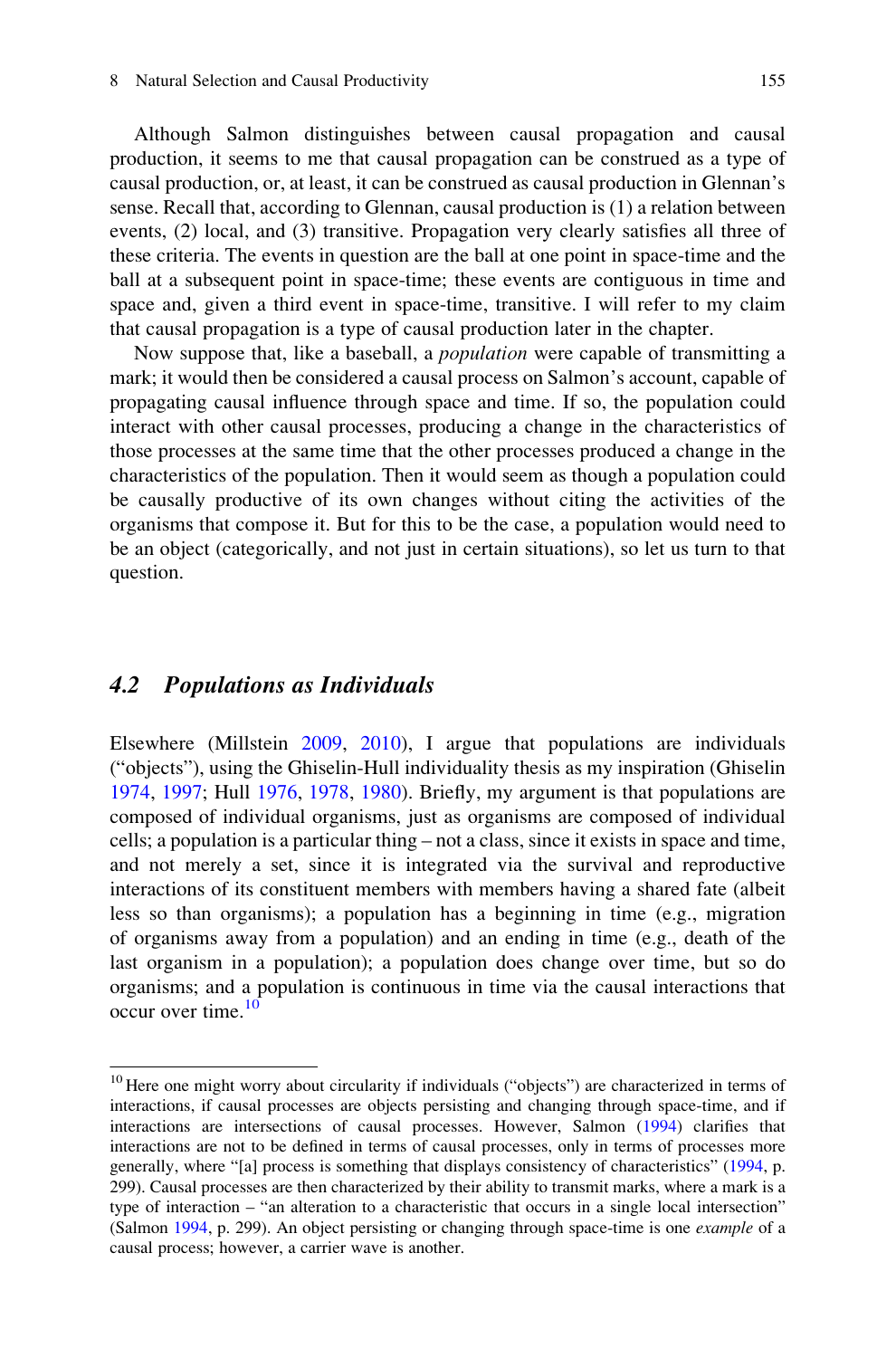The main aspect that Glennan seems to miss here is the extent to which populations are integrated. Recall his claim that "when a fish kills a water bug, it doesn't kill the whole population of water bugs. The life of one water bug is more or less independent of another" [\(2009,](#page-15-0) p. 333). But it is not true that the life of one water bug is more or less independent of another. If a fish kills a water bug, then there are more resources (e.g., food, mates) available for the other water bugs. Conversely, a water bug who is adept at obtaining food and mates affects other bugs because those resources are no longer available to them. Indeed, on my view, populations are characterized by their survival and reproductive interactions, with the boundaries of the population as the largest grouping where the rates of interaction are much higher within the grouping than outside. Thus, it seems prima facie as though populations can be causally productive in the process of natural selection.

### 4.3 Potential Worries

But further worries remain. Glennan implies that for populations to be causally productive, they would need to  $(1)$  be localized in space and time,  $(2)$  have a stable structure, (3) engage in activities as a unified entity in particular times and places, (4) be individuals in the natural selection process, and (5) have parts that share a common fate. I will take up each of these criteria one at a time and show that populations do, contra Glennan, in fact meet them.

With respect to localization in space and time, Glennan worries that in the water bug scenario, "the population as a whole is spread out," which is certainly the case. But there are spaces between the cells that compose an organism, and yet, there is no difficulty conceiving organisms as individuals ("objects"). So, the issue is not space per se; rather, the issue is whether the parts are close enough in space and time so that they can be interacted with as a whole. In Glennan's natural selection example, the predator fish is able to form a stereotypic image of the water bug with the more common color, suggesting that the predator fish is able to perceive the population (or at least a significant percentage of it) as a whole. Thus, the population is sufficiently localized in space and time to engage in causal production.

The second worry is that populations are not sufficiently stable in the face of interventions to interact as a whole, and it is true that populations are not entirely stable. Even without changes in the environment ("interventions"), organisms may be born (increasing the size of the population) or die (decreasing the size of the populations). Immigration or emigration may also change the size of the population. However, consider fire (a type of "intervention") – a process that would destabilize many otherwise stable entities. Even if many of the organisms of a population were to die in a large fire, the population would generally still retain many of the characteristics that it had before the fire: it would be composed of members of the same species that it was composed of before the fire, some of the same organisms would remain, and some of the genetic and trait variations would remain. Thus, populations seem sufficiently stable to engage in causal production.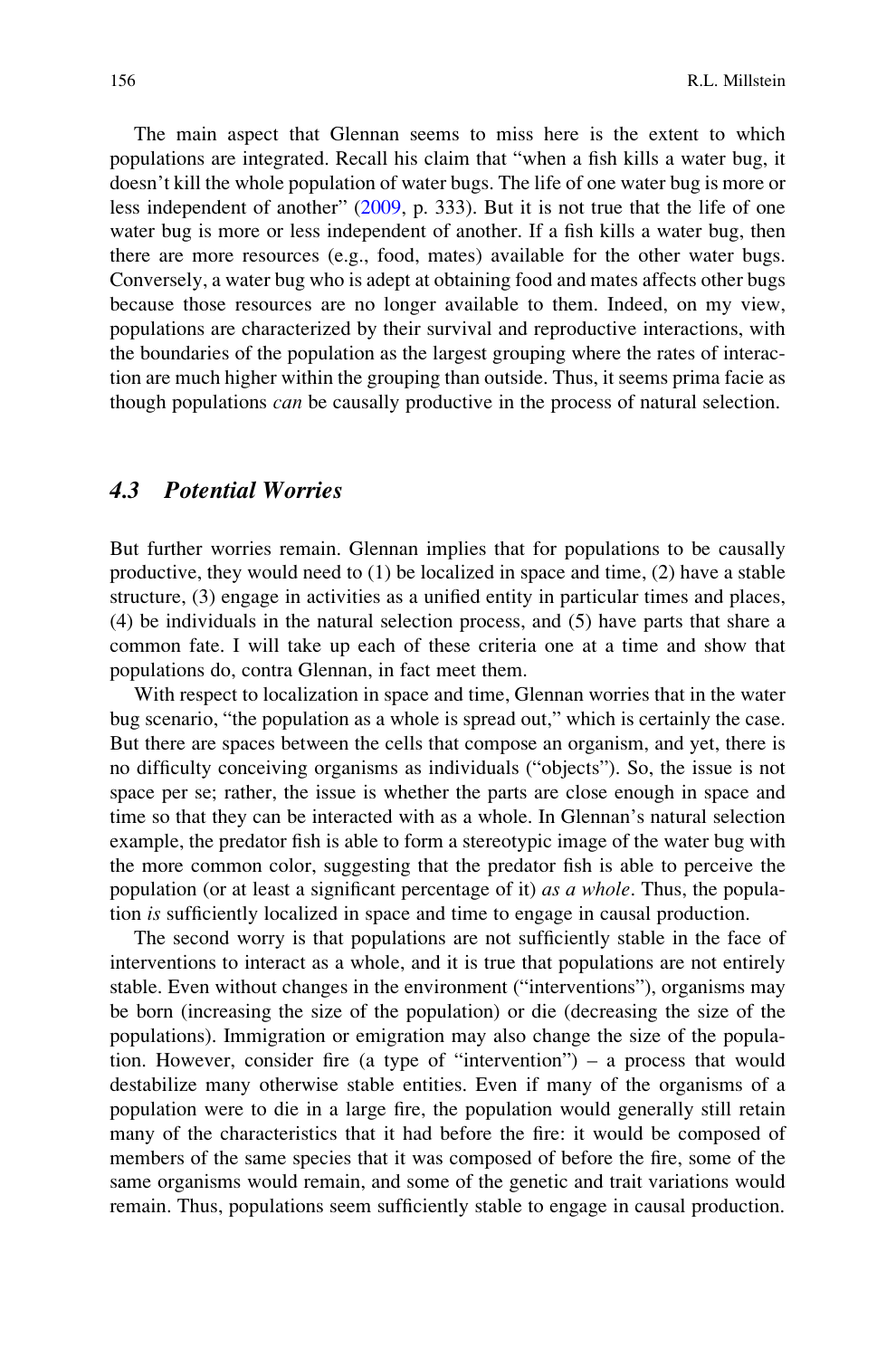The third worry is that populations do not seem to engage in activities as a unified entity in particular places and times. Here, it is not entirely clear what counts as an activity or whether Glennan means to fully take on the MDC notion of activity (which is itself not entirely clear). However, here are some candidate activities that populations can engage in as a whole: invading (as discussed above), changing other populations (e.g., as with predator/prey interactions), splitting, going extinct, speciating, and changing their environments in a way that facilitates colonization by populations of other species. Indeed, if it turns out that that these do not count as activities, so much the worse for the requirement that entities engage in activities. They all involve interactions (the term used in Glennan's own account of mechanisms) between populations and other entities, including interactions between populations and entities in the populations' environments.

Glennan does acknowledge that populations sometimes act as individuals, for example, in migration processes. However, he says, "With respect to selection processes, the question of whether or not populations or sub-populations should be treated as individual entities depends upon whether or not group selection is at work" (Glennan [2009,](#page-15-0) p. 333). More generally, "The question of whether they are individuals only makes sense in the context of analyzing a particular causal process" (Glennan [2009,](#page-15-0) p. 333). So, this raises a fourth worry, whether populations are individuals in the natural selection process specifically.

However, it seems to me that the population is acting as an individual with respect to the selection example that Glennan describes, even in the absence of group selection. Again, recall that the fish form an image associated with the more common color. This in itself is evidence that there is an interaction between the fish and the population as a whole – the fish forms an impression of the population as a whole, and the image is a result of the interaction. Of course, when a predator fish kills a water bug, there is an interaction between an individual predator and an individual bug. But that single interaction does not constitute a natural selection process, just as the interaction of your fingers with a keyboard does not constitute the creation of a document; that involves your interaction with the whole computer. Or, to invoke an analogy for selection processes more generally, a single particle of flour falling through the hole of a sifter does not constitute sifting. One sifts not a single particle of flour, but rather a "population" of flour particles, with particles jostling against each other, some falling through and some remaining in the sifter. Similarly, selection occurs with respect to the whole population. Types are only selectively favored or disfavored as compared to other types in the population; a type that might appear reproductively successful when considered individually is actually unsuccessful in the selection process if other types outreproduce it (Millstein [2006](#page-16-0)). Thus, for selection in general, the population acts as an individual.

Finally, there is the worry that populations do not have parts that share a common fate. However, the fact that the organisms (the "parts") of a population are engaging in survival and reproductive interactions implies that they do have a shared fate, at least to some extent. For example, consider a new advantageous variation introduced into a population. If there is interbreeding among the organisms (one kind of reproductive interaction), then that variation may spread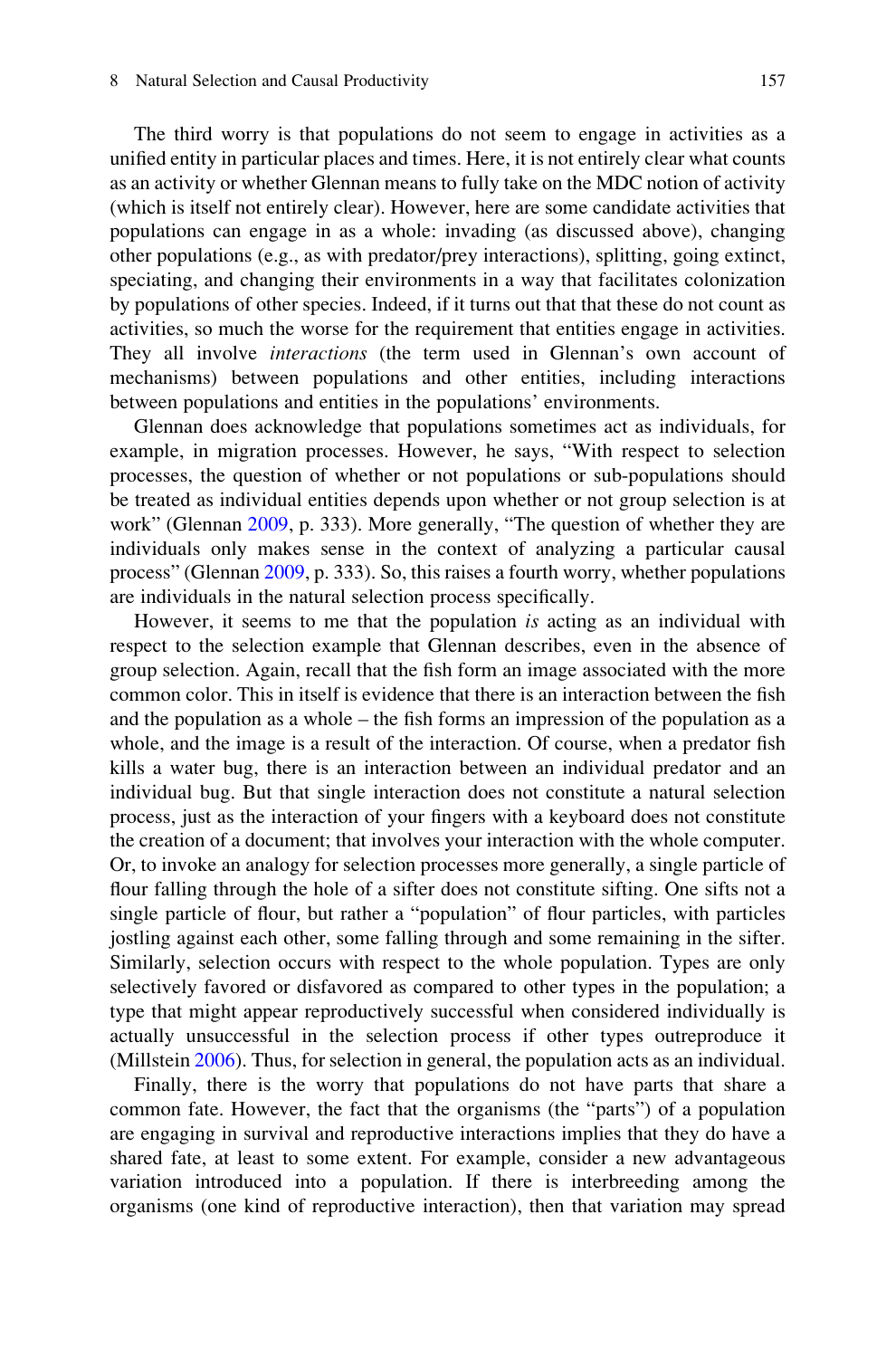in the population, enhancing the survival of the population as a whole. Indeed, there are many kinds of interactions among the members of the population.<sup>11</sup> Survival interactions include direct physical combat; competition for limited food, sunlight, or shelter resources; and cooperation, whereas reproductive interactions include mating successfully or unsuccessfully and offspring rearing. Lots of interactions imply that the organisms will share a common fate to a high degree.

To summarize, I have argued that populations, to a sufficient extent, are categorically individuals (objects) and are localized in space and time, that they do have a stable structure, that they engage in activities as a unified entity, and that the members of a population share a common fate. Thus, populations are not excluded from being causally productive on that basis. But to make the positive case for populations as causally productive, I return to Salmon's account of causal propagation, causal production, and the baseball example, which I use as an analogy.

#### 5 Populations Can Be Causally Productive

First, like a baseball, a population is capable of transmitting a mark. For example, if an organism in the population is born or killed, that "mark" persists in future states of the population. However, Michael Strevens (personal communication) raises the worry that if an organism disappearing from the population counts as a mark, then Salmon's criterion will collapse. According to Strevens, Salmon wants to say, for example, that a shadow traveling across a wall is not a causal process because "marks" made on the shadow at one point (e.g., by a blemish on the wall) do not persist to the next point – but the effect on a population of killing a member seems very much like that (at one moment there, at the next moment not). Here I would respond that, on my account, an organism is a member of a population in virtue of the fact that it is interacting with other members of the population. So, if a new organism is born, it will affect other organisms: eat their food, offer them some food, mate with them, refuse to mate with them, etc. The population is changed because of that new organism. So, when that organism later dies, the rest of population is similarly affected – perhaps a small amount, but an effect nonetheless. And since most organisms are more than just ephemeral shadows (let us suppose most of them live more or less the average for the species), I think their appearance and disappearance is different than the appearance and disappearance of a shadow. The organisms persist, and thus, the mark on the population persists as well. That being said, there are probably more obvious sorts of marks, such as a disease that quickly spreads through a population, and, of course, all that really needs to be

 $11$  The interactions within (or among) the members of a population are to be distinguished from the interactions between the population as a whole and other entities. It is the occurrence of the former interactions that binds the population together as a whole and thus makes possible the latter kinds of interactions.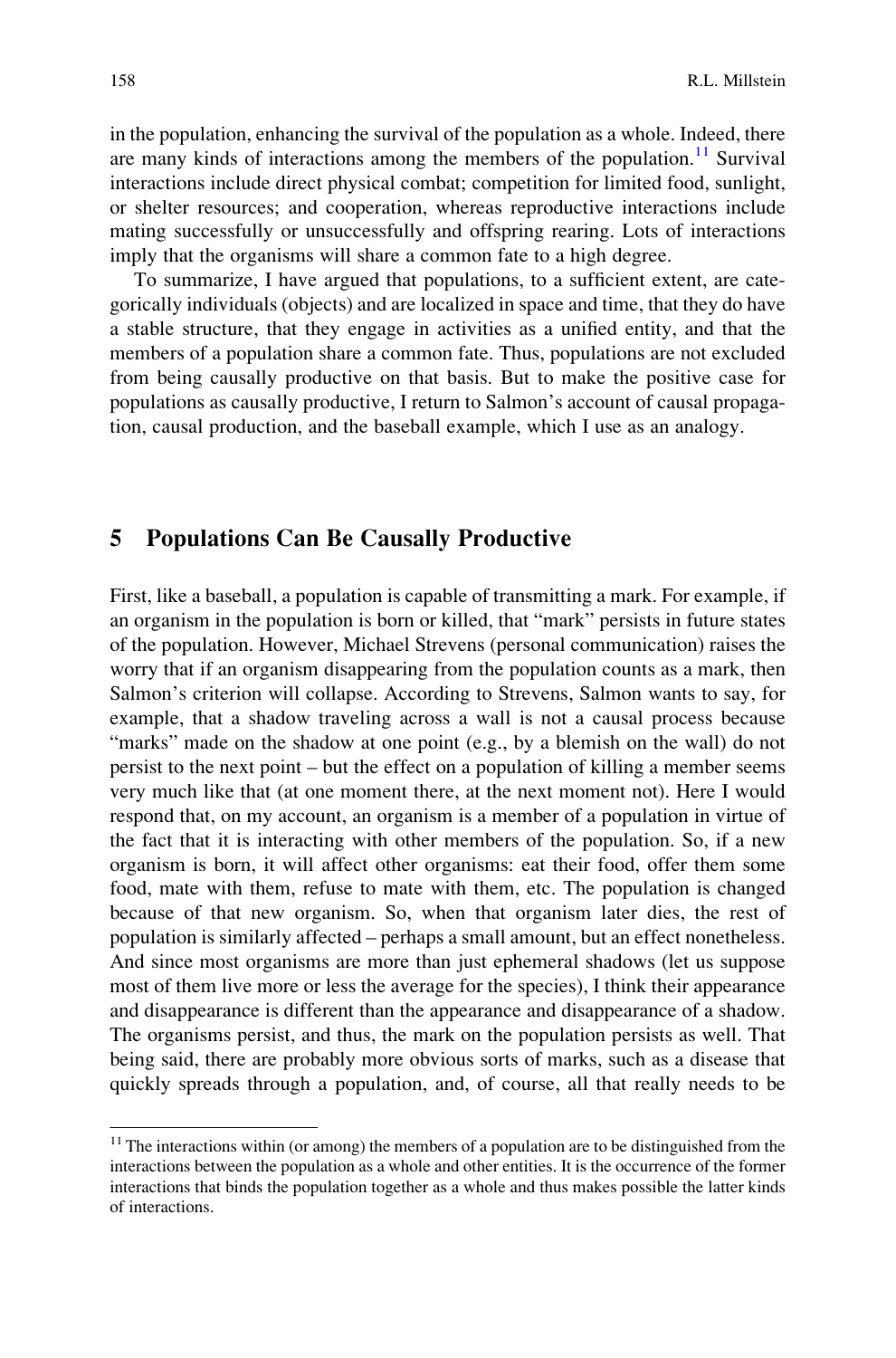shown for a population to be a causal process on Salmon's account is that a population is capable of transmitting a mark. My point in choosing birth and death as examples of marks is that mark transmission is not only possible for a population, it is commonplace.

Second, like a baseball at rest or in motion, the state of the population (the entity) at one point in space-time can propagate its influence to another point in space-time simply by persisting or even while changing (e.g., moving). The genotype and phenotype frequencies of a population at one point in time probabilistically<sup>12</sup> propagate the genotype and phenotype frequencies to future points in time. This propagation is reflected in transition probability models, equations that describe the probability of various possible future states, given the current state of a population. Future states of the population are partially the result of, and are constrained by, present states. As I suggested above, this propagation itself is a type of causal production, albeit different than the type of causal production that occurs as the result of an interaction.

Third, like a baseball that hits a window, the population can *produce* changes in other causal processes through causal interactions and be changed in turn. As Skipper and Millstein [\(2005,](#page-16-0) p. 345) suggest, "To capture natural selection as a mechanism, an account of productive continuity is required that captures the ways in which relevant property differences among a population of entities entering into causal interactions with their environment is productive of change in that population." To return to Glennan's example, recall that each predator fish is forming a stereotypic searching image representing the most common water bug color in the population; this is an interaction between the fish and the water bug population. Thus, we can say that a population of water bugs, with dark forms rarer, repeatedly interacts with predator fish to probabilistically produce relative increases in the darker form as a result of preferential predation (discriminate sampling) of the lighter forms. In this way, natural selection can, contra Glennan, exhibit causal production at the population level.

Or consider one of the cases discussed in Skipper and Millstein [\(2005](#page-16-0)) where frequency-dependent selection is not involved. Suppose there exists a population of finches that vary in their beak length, a heritable trait, with the varying beak lengths conferring variable abilities to obtain seeds for food. The population of finches repeatedly interacts with the seeds in the environment, so that some finches are favored over others based on the differences among the finches, producing future changes in distributions of types in the population. In other words, the environment (in the form of seeds) discriminates among the members of the finch population; this interaction between population and environment produces changes in both the population and the environment (analogous to an interaction between flour and a sifter). Again, it is of course true that a particular finch can also interact with a particular seed, but that interaction neither constitutes selection nor prevents an

<sup>&</sup>lt;sup>12</sup> Salmon intends his account to include probabilistic processes; see, for example, his [1984](#page-16-0) work, p. 268.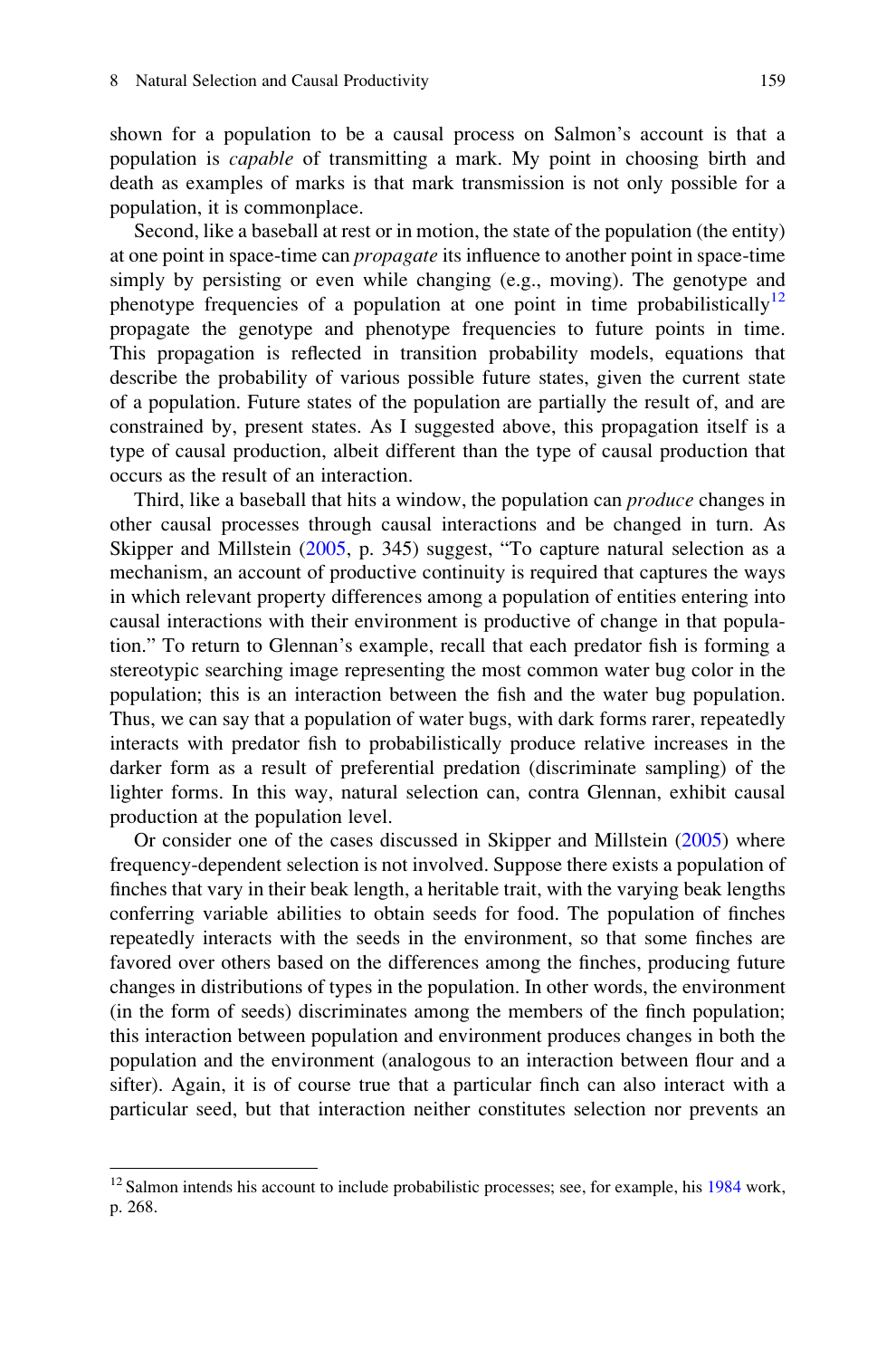interaction from occurring at the population level. This case illustrates how even in non-frequency-dependent situations, natural selection exhibits causal production at the population level.

These three points taken together clarify the way in which populations can be seen as causally productive via Salmon's Mark Transmission account. However, I must make a few caveats. I am not endorsing Salmon's account over other accounts of causation or mechanisms; other accounts may be needed to supplement Salmon's account or may handle other sorts of cases better.<sup>13</sup> Moreover, I do not think this discussion of Salmon's account captures everything there is to be said about natural selection as a population-level causal process (or, to be consistent with Salmon's terminology, perhaps I should say "natural selection as a population-level causal nexus," since there are many interactions between populations and their environments and populations and other organisms); for example, I have not said anything about the way in which natural selection can be distinguished from other, similar causal processes, such as sexual selection and artificial selection. But I do think that Salmon's views on causal propagation and causal production can capture some important aspects of the role of populations in natural selection. His views help elucidate the ways in which populations propagate their influence through space and time as well as the ways in which populations' interactions with various other entities in their environment produce changes in those populations.

## 6 Conclusions

My main goal in this chapter has been to respond to Glennan; Glennan argues that entities like populations can only give rise to causally relevant causes in the process of natural selection, but as I have sought to show, populations can be causally

<sup>&</sup>lt;sup>13</sup> One worry that has been raised by a number of recent authors, including Glennan (Glennan [2009;](#page-15-0) see also Hitchcock [1995](#page-15-0) and Craver [2007\)](#page-15-0), is that Salmon's account fails to pinpoint which of the causal processes that produce an effect are explanatorily relevant. In one version of an example which purports to illustrate the problem, Ms. Slims chalks her cue stick with blue chalk and deftly hits the cue ball, which hits the eight ball, which proceeds to the corner pocket. The claim seems to be that, while the blue "mark" has been transmitted (perhaps even to the eight ball), it is not explanatorily relevant to the effect. However, I think we need to be clear on what the effect is; if we are talking about a token chain of events (and not a type of chain of events), then the effect that occurred is that an eight ball with a blue mark dropped into a corner pocket. And the blue mark is explanatorily relevant to that token event, just as the momentum of the cue ball is. We still might be worried that Salmon wanted his account to be able to give an explanation for the event type "ball in the corner pocket" and that the blue mark is not relevant to that. Here, I think three possible responses are open. One is that explanatory relevance and causal relevance come apart; the blue mark is always causally relevant, but it simply is not explanatorily relevant to the event type. Second is to insist that in explaining why an eight ball with a blue mark has gone into the corner pocket, we have already explained why the eight ball has gone into the corner pocket. Third is to give up on using Salmon's account to explain event types and only use it to explain event tokens. (Thanks to Christopher Hitchcock for helpful discussion).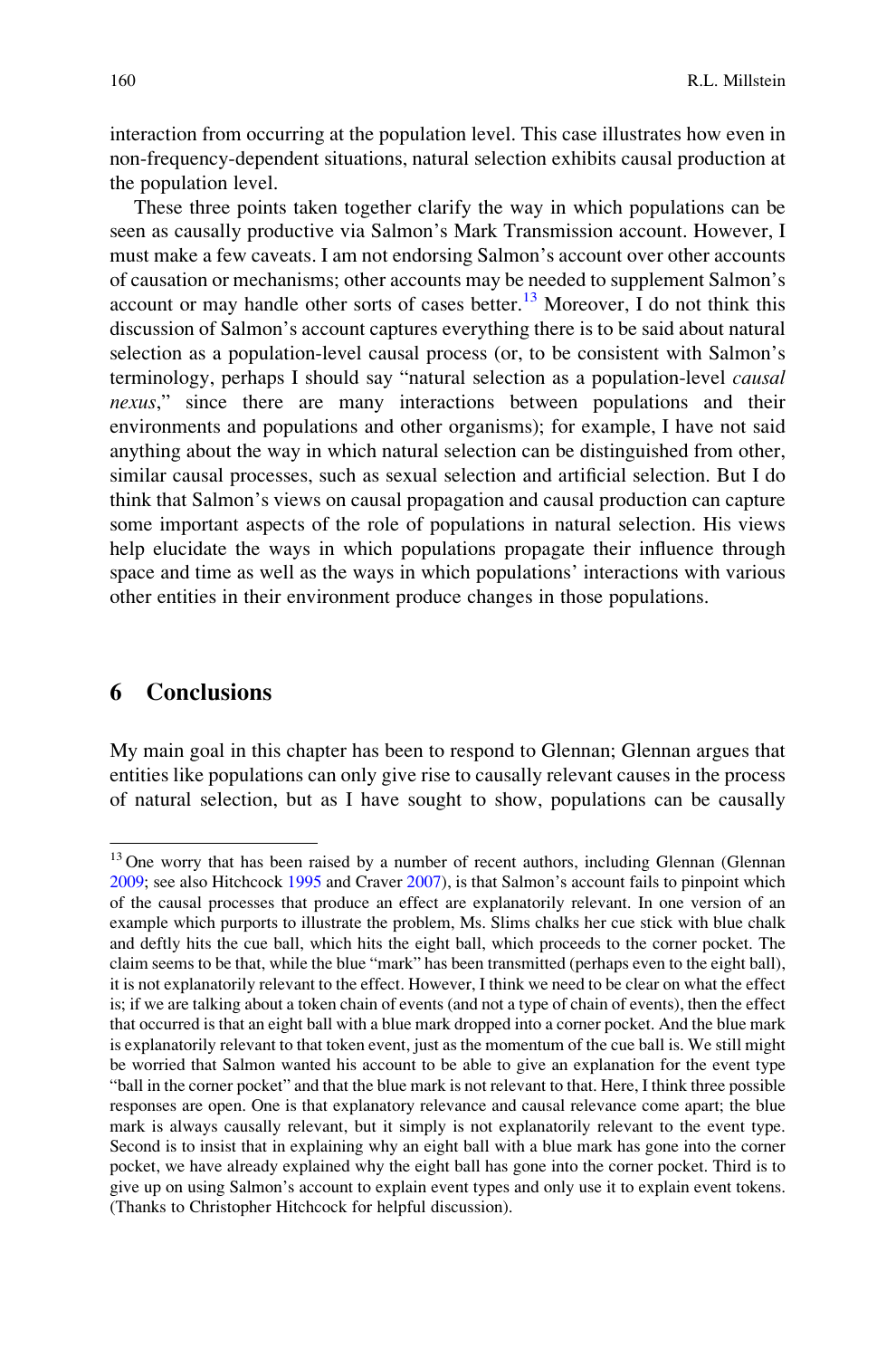productive, too, both through causal propagation and causal interactions. I was initially motivated to respond to Glennan because it seemed to me that, if correct, his claims would imply that the merely causally relevant causes occurring at the population level were somehow "lesser" than the more robust causally productive causes at the level of individual organisms. These thoughts probably have more to do with my views about causation than Glennan's, although I am apparently not alone in this way of thinking; as Jaegwon Kim suggests, "causal production, which respects the locality/contiguity condition," involves "real connectedness between cause and effect" ([2007,](#page-16-0) p. 236; emphasis in original). Furthermore, Glennan claims that full understanding of the causal basis of an event requires both the causally productive causes and the causally relevant causes even though he believes that at the population level of natural selection, there can be causal relevance without causal production. This seems to leave bare causal relevance at the population level a bit free-floating and weird. Finally, although in this chapter I have not sought to question the claim that there are two kinds of causes, I find it somewhat troubling. For all of these reasons, it seemed to me that he was mounting a serious challenge to my claim that natural selection is a population-level causal process (Millstein [2006](#page-16-0)): that those population-level causes were "lesser" or "free floating and weird" or part of a distinction that was not fully coherent and thus perhaps ephemeral. So, responding to Glennan here is, in part, a defense of my earlier work.

However, I hope to have made some other, more general points along the way. One is that while I find the new mechanists' approach appealing for many areas of biology (such as molecular biology and neuroscience), I do not think it illuminates all cases. This echoes a claim of Skipper and Millstein [\(2005](#page-16-0)), but here I go beyond that negative claim to show how Salmon's Mark Transmission account can be more helpful in understanding other sorts of biological phenomena, such as natural selection. Salmon eventually abandoned his Mark Transmission account because he felt it relied too much on counterfactuals; however, for people like me who do not find counterfactuals ontologically objectionable (and anyone who defends a causal dependence view of causality cannot find counterfactuals ontologically objectionable), there is much insight to be gained by analyzing cases in terms of Salmon's account. In part, this is because (as I argued above) phenomena such as natural selection are better suited to non-decompositional, etiological accounts, rather than the constitutive decompositional accounts that the new mechanists emphasize. Sometimes, all we need is to cite causation "at" a level. However, I also think that concepts such as "causal processes," "causal propagation," and "causal interaction" are rich and powerful tools. I recommend Salmon's Mark Transmission account as an alternative to the new mechanists' approach – again, not as a replacement but as a supplement. I expect that other areas of biology and science more generally might be fruitfully examined through the lens of Mark Transmission. Whether Salmon's account should itself be considered a type of mechanist approach is a matter for another time, and I do not think anything I have said here turns on that question.

Finally, I think it is important that we understand what sort of entities can enter into causal relations and in what ways. I think we have certain human-centered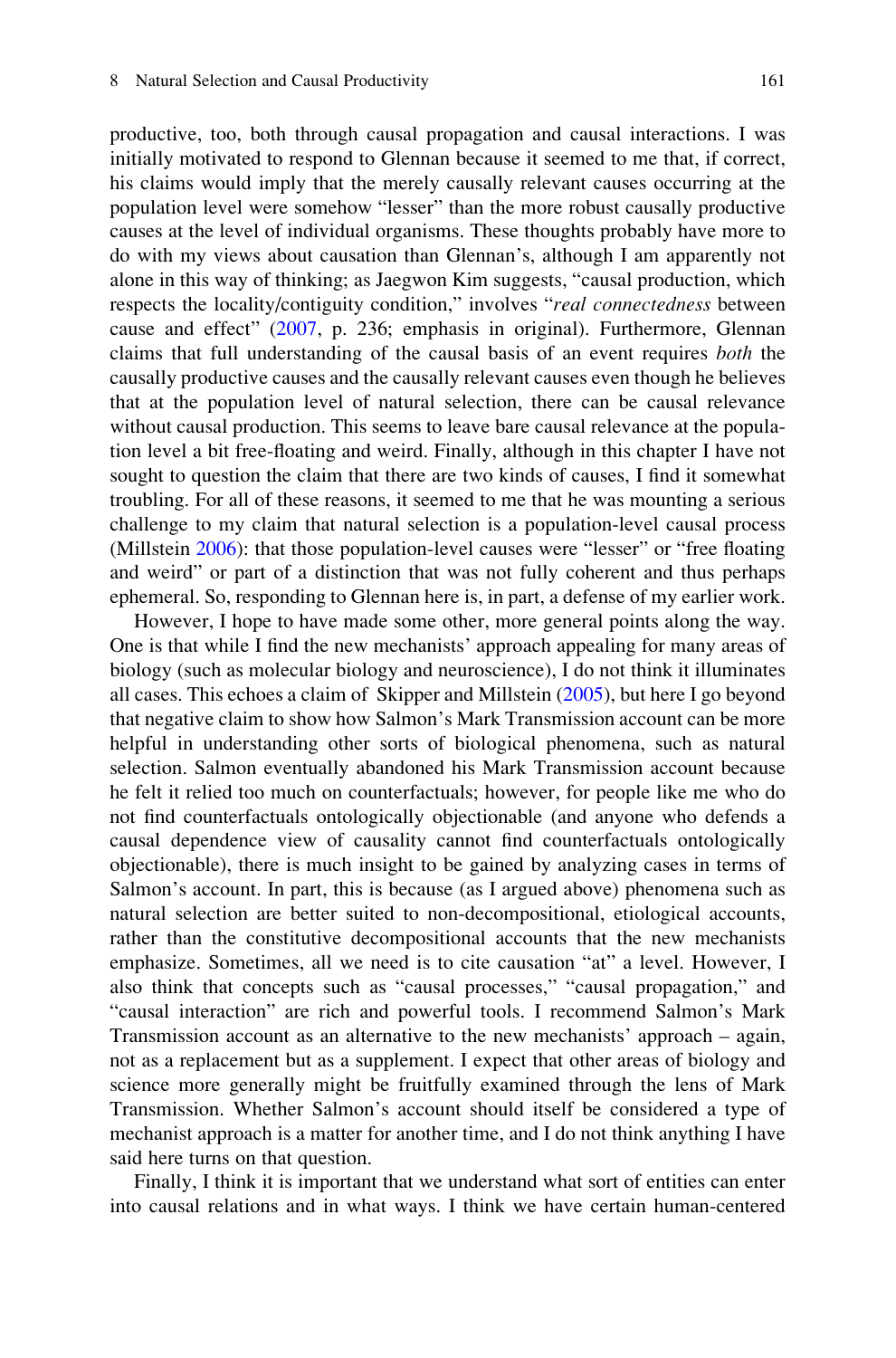<span id="page-15-0"></span>biases about what entities count as individuals, and these biases can lead us to mistaken conclusions about causality. If populations can be causally productive, perhaps other, similar entities can as well: communities, ecosystems, etc. Organisms are not a privileged level of organization.

Acknowledgements Thanks to Carl Craver, Lindley Darden, and Stuart Glennan for much relevant and productive discussion about causation and mechanisms. Thanks also to the Griesemer/Millstein Lab, my Winter 2011 Philosophy of Science seminar, and attendees of the Taiwan Conference on the Philosophy of Biology and Economics for helpful comments and questions, and to Joyce Havstad and Michael Strevens for helpful comments on my draft. Finally, thanks to Carl Craver for an excellent set of referee comments.

### References

- Bechtel, William. 2011. Mechanism and biological explanation. *Philosophy of Science* 78: 533–557.
- Bechtel, William, and Adele Abrahamsen. 2005. Explanation: A mechanist alternative. Studies in History and Philosophy of Biological and Biomedical Sciences 36: 421–441.
- Cartwright, Nancy. 2004. Causation: One word, many things. Philosophy and Phenomenological Research 71: 805–819.
- Craver, Carl F. 2001. Role functions, mechanisms, and hierarchy. Philosophy of Science 68: 53–74.
- Craver, Carl F. 2007. Explaining the brain. Oxford: Oxford University Press.
- Craver, Carl F., and William Bechtel. 2007. Top-down causation without top-down causes. Biology and Philosophy 22: 547–563.
- Darden, Lindley. 1991. Theory change in science: Strategies from Mendelian genetics. Oxford: Oxford University Press.
- Darden, Lindley. 2005. Relations among fields: Mendelian, cytological and molecular mechanisms. Studies in History and Philosophy of Biological and Biomedical Sciences 36 (2): 349–371.
- Dowe, Phil. 2000. Physical causation. Cambridge: Cambridge University Press.
- Ghiselin, Michael T. 1974. A radical solution to the species problem. Systematic Zoology 23(4): 536–544.
- Ghiselin, Michael T. 1997. Metaphysics and the origin of species. Albany: SUNY Press.
- Glennan, Stuart. 1996. Mechanisms and the nature of causation. Erkenntnis 44: 49–71.
- Glennan, Stuart. 2002. Rethinking mechanistic explanation. Philosophy of Science 69: S342–S353.
- Glennan, Stuart. 2009. Productivity, relevance, and natural selection. Biology and Philosophy 24: 325–339.
- Glennan, Stuart. 2010a. Ephemeral mechanisms and historical explanation. Erkenntnis 72: 251–266.
- Glennan, Stuart. 2010b. Mechanisms, causes, and the layered model of the world. Philosophy and Phenomenological Research LXXXI(2): 362–381.
- Hall, Ned. 2004. Two concepts of causation. In Causation and counterfactuals, ed. John Collins, Ned Hall, and L.A. Paul, 225–276. Cambridge, MA: The MIT Press.
- Hitchcock, Christopher Read. 1995. Salmon on explanatory relevance. *Philosophy of Science* 62 (2): 304–320.
- Hull, David L. 1976. Are species really individuals? Systematic Zoology 25: 174–191.
- Hull, David L. 1978. A matter of individuality. *Philosophy of Science* 45: 335–360.